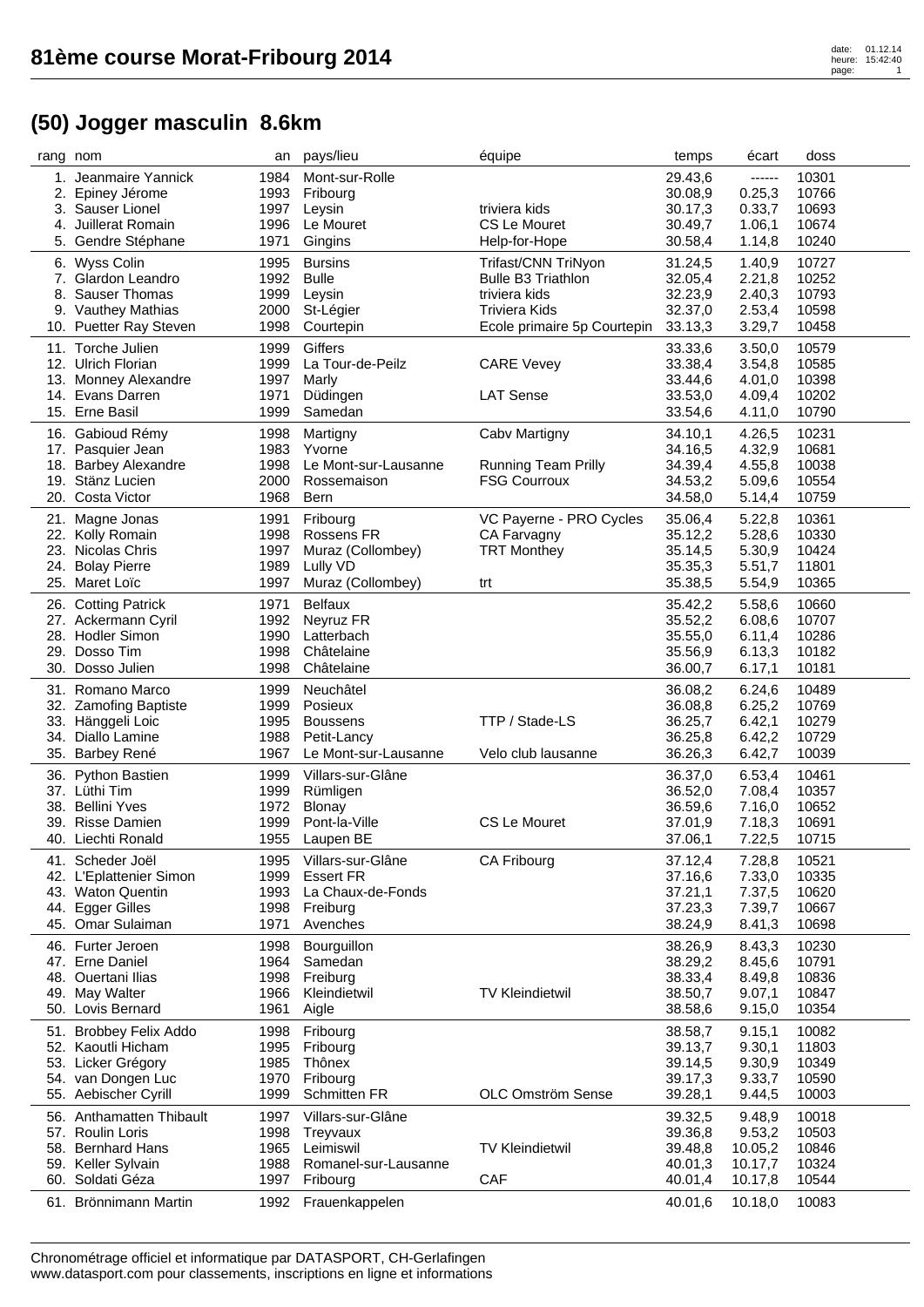## heure: 15:42:42 page: 2

| rang nom |                                       | an           | pays/lieu                 | équipe            | temps              | écart              | doss           |  |
|----------|---------------------------------------|--------------|---------------------------|-------------------|--------------------|--------------------|----------------|--|
|          | 62. Steinemann Andreas                | 1961         | Marly                     |                   | 40.16,6            | 10.33,0            | 10556          |  |
|          | 63. Agbémégnah Eric                   | 1988         | Petit-Lancy               |                   | 40.24,6            | 10.41,0            | 10728          |  |
|          | 64. Flury Markus                      | 1975         | Fribourg                  |                   | 40.24,9            | 10.41,3            | 10764          |  |
| 65.      | <b>Reiser Thomas</b>                  | 1964         | Murten                    |                   | 40.42,3            | 10.58,7            | 10472          |  |
|          | 66. Trummer Flrian                    | 1999         | Villars-sur-Glâne         |                   | 40.45,6            | 11.02,0            | 10782          |  |
|          | 67. Monachon Mathieu                  | 1979         | Courtelary                |                   | 40.54,5            | 11.10,9            | 10392          |  |
|          | 68. Schneider Michael                 | 1985         | Cousset                   |                   | 40.55,8            | 11.12,2            | 10722          |  |
|          | 69. Udama Ali                         | 1984         | Martigny                  |                   | 40.57,4            | 11.13,8            | 11817          |  |
|          | 70. Sperisen Philippe                 | 1991         | Epalinges                 |                   | 41.06,2            | 11.22,6            | 10548          |  |
|          | 71. Ceolin Alexis                     | 1984         | Lausanne                  |                   | 41.09,3            | 11.25,7            | 10118          |  |
|          |                                       |              |                           |                   |                    |                    |                |  |
|          | 72. Ludwig Maël                       | 2000         | Fribourg                  | CAF               | 41.10,5            | 11.26,9            | 10677          |  |
|          | 73. Sperisen Ludovic                  | 1989         | Epalinges                 |                   | 41.13,9            | 11.30,3            | 10547          |  |
|          | 74. Krieg Maël                        | 1999         | Bourguillon               |                   | 41.14,7            | 11.31,1            | 10770          |  |
|          | 75. Mottet Yves                       | 1966         | Blonay                    |                   | 41.17,3            | 11.33,7            | 10411          |  |
|          | 76. Aldao Juan Carlos                 | 1972         | Satigny                   |                   | 41.17,4            | 11.33,8            | 10010          |  |
|          | 77. Meier Paul                        | 1989         | Villa-st-Pierre           |                   | 41.20,2            | 11.36,6            | 10813          |  |
|          | 78. Donzel Pierre-Yves                | 1975         | Grolley                   |                   | 41.21,2            | 11.37,6            | 10179          |  |
|          | 79. Stänz Stephan                     | 1964         | Rossemaison               |                   | 41.37,7            | 11.54,1            | 10555          |  |
| 80.      | Ducrest Jean-Marc                     | 1968         | Châtillon FR              |                   | 41.39,2            | 11.55,6            | 10190          |  |
|          | 81. Andrey Jean-Pierre                | 1959         | Matran                    | <b>ACPM</b>       | 41.41,9            | 11.58,3            | 10735          |  |
| 82.      | <b>Monnier Nicolas</b>                | 1985         | <b>Bournens</b>           |                   | 41.46,0            | 12.02,4            | 10400          |  |
|          | 83. Fasel Jonas                       | 1999         | Prez-vers-Noréaz          |                   | 41.49,3            | 12.05,7            | 10207          |  |
|          | 84. Wyss Christophe                   | 1975         | Villarzel                 |                   | 41.56,2            | 12.12,6            | 10632          |  |
|          | 85. Kaoutli Salim                     | 1998         | Fribourg                  |                   | 41.57,5            | 12.13,9            | 10809          |  |
| 86.      | Noverraz Laurent                      | 1983         | Forel (Lavaux)            |                   | 42.00,0            | 12.16,4            | 10430          |  |
|          |                                       |              |                           |                   |                    |                    |                |  |
|          | 87. Theux Julien                      | 1997         | Martigny                  |                   | 42.03,1            | 12.19,5            | 10572          |  |
|          | 88. Aebischer Bernhard                | 1961         | <b>Schmitten FR</b>       | OLC Omström Sense | 42.12,6            | 12.29,0            | 10002          |  |
| 89.      | Iseli Markus                          | 1956         | Bern                      |                   | 42.13,7            | 12.30,1            | 10296          |  |
|          | 90. Zehnder Jonathan                  | 1999         | Fribourg                  |                   | 42.18,2            | 12.34,6            | 10808          |  |
|          | 91. Schlageter Romain                 | 1973         | <b>Bouloz</b>             |                   | 42.20,8            | 12.37,2            | 10523          |  |
|          | 92. Minnig Boris Tobias               | 1980         | Bern                      |                   | 42.46,5            | 13.02,9            | 10389          |  |
|          | 93. Vario Marco                       | 1988         | Zürich                    |                   | 42.50,6            | 13.07,0            | 10595          |  |
|          | 94. Berger Gaël                       | 1981         | Posieux                   |                   | 42.55,3            | 13.11,7            | 10656          |  |
| 95.      | <b>Berchier Sandro</b>                | 1985         | Bern                      |                   | 43.01,9            | 13.18,3            | 10049          |  |
|          | 96. Python Pascal                     | 1982         | Fribourg                  |                   | 43.06,8            | 13.23,2            | 10465          |  |
|          | 97. Rothen Kevin                      | 1994         | Gryon                     |                   | 43.18,4            | 13.34,8            | 10498          |  |
|          | 98. Aubonney Jean-Marie               | 1967         | Lovens                    |                   | 43.26,9            | 13.43,3            | 10019          |  |
|          | 99. Spicher Marc                      | 1999         | Zumholz                   | Rechthalten       | 43.29,9            | 13.46,3            | 10549          |  |
|          | 100. Leuthardt Andreas                | 1965         | St. Ursen                 |                   | 43.40,6            | 13.57,0            | 10346          |  |
|          | 101. Dupasquier Cédric                | 1984         | Fribourg                  |                   | 43.41,3            | 13.57,7            | 10709          |  |
|          |                                       |              |                           |                   |                    |                    |                |  |
|          | 102. Zwahlen Michael                  | 1968         | Spiez                     |                   | 43.44,1            | 14.00,5            | 10812          |  |
|          | 103. Schwitter Adan                   | 1999         | Treyvaux                  |                   | 43.47,8            | 14.04,2            | 10534          |  |
|          | 104. Weber Yvan<br>105. Bellini Mirko | 1965         | Blonay                    |                   | 43.48,6            | 14.05,0            | 10704          |  |
|          | 106. Buffetrille Romain               | 2000<br>1999 | <b>Blonay</b><br>Donatyre |                   | 43.48,9<br>44.01,8 | 14.05,3<br>14.18,2 | 10651<br>10093 |  |
|          |                                       |              |                           |                   |                    |                    |                |  |
|          | 107. Amato Christophe                 | 1984         | Fribourg                  |                   | 44.06,0            | 14.22,4            | 10012          |  |
|          | 108. Guerne Sacha                     | 1979         | Lajoux JU                 |                   | 44.10,4            | 14.26,8            | 10270          |  |
|          | 109. Vagnières Victor                 | 1999         | Fétigny                   |                   | 44.14,4            | 14.30,8            | 10588          |  |
|          | 110. Varenne Antoine                  | 1990         | Fribourg                  |                   | 44.15,6            | 14.32,0            | 10594          |  |
|          | 111. Toh James                        | 1974         | Fribourg                  |                   | 44.18,9            | 14.35,3            | 10577          |  |
|          | 112. Wettstein Yannick                | 1995         | Fribourg                  |                   | 44.20,8            | 14.37,2            | 10815          |  |
|          | 113. Queloz Matteo                    | 1986         | Neuchâtel                 |                   | 44.25,8            | 14.42,2            | 10466          |  |
|          | 114. Kambourian Stephane              | 1972         | Siviriez                  |                   | 44.29,5            | 14.45,9            | 10675          |  |
|          | 115. Jacomet Jan                      | 1998         | Riehen                    |                   | 44.33,3            | 14.49,7            | 10298          |  |
|          | 116. Marietta Romain                  | 1982         | Cormondrèche              |                   | 44.35,7            | 14.52,1            | 10367          |  |
|          | 117. Matthey Anthony                  | 1988         | Morges                    |                   | 44.37,7            | 14.54,1            | 10375          |  |
|          | 118. Germanier Julien                 | 1996         | Progens                   |                   | 44.44,9            | 15.01,3            | 10248          |  |
|          | 119. Bufflier Sebastien               | 1976         | Genève                    |                   | 44.52,7            | 15.09,1            | 10095          |  |
|          | 120. Marti Roger                      | 1966         | St. Ursen                 |                   | 44.53,2            | 15.09,6            | 10368          |  |
|          | 121. Anderset Jonas                   | 1999         | Avry-sur-Matran           |                   | 44.56,1            | 15.12,5            | 10814          |  |
|          |                                       |              |                           |                   |                    |                    |                |  |
|          | 122. Waelti Albert                    | 1969         | Hinterkappelen            |                   | 44.56,8            | 15.13,2            | 10618          |  |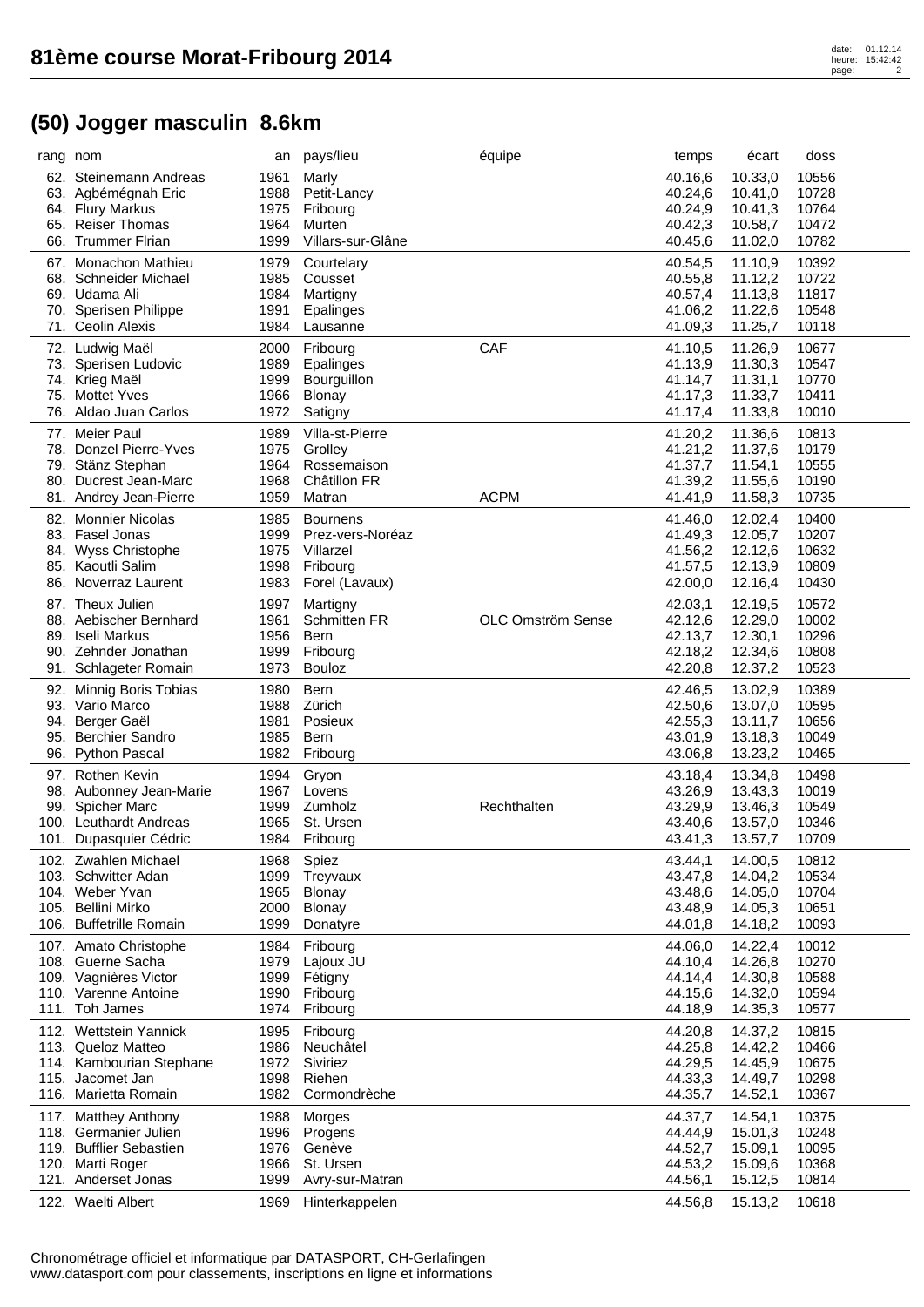| rang nom |                                    | an           | pays/lieu                      | équipe               | temps              | écart   | doss  |
|----------|------------------------------------|--------------|--------------------------------|----------------------|--------------------|---------|-------|
|          | 123. Demont Simon                  | 1998         | Yverdon-les-Bains              |                      | 44.57,7            | 15.14,1 | 10167 |
|          | 124. Rohrer Nicolas                | 1998         | Le Mouret                      | CS Le Mouret         | 45.02,2            | 15.18,6 | 10692 |
|          | 125. Cottet Eric                   | 1966         | Siviriez                       |                      | 45.08,7            | 15.25,1 | 10659 |
|          | 126. Ducrest Jean-Pierre           | 1957         | Villars-sur-Glâne              |                      | 45.09,8            | 15.26,2 | 10191 |
|          | 127. Clément Jean Francois         | 1956         | Fribourg                       | e17 Rosé             | 45.20,4            | 15.36,8 | 10837 |
|          | 128. Pinho Patrick                 | 1988         | Enney                          |                      | 45.24,8            | 15.41,2 | 10807 |
|          | 129. van Dongen Yannis             | 1999         | Fribourg                       |                      | 45.30,4            | 15.46,8 | 10591 |
|          | 130. Bovay Gilles                  | 1960         | Lausanne                       |                      | 45.34,4            | 15.50,8 | 10078 |
|          | 131. Viveros Miguel                | 1993         | Yverdon-les-Bains              |                      | 45.46,4            | 16.02,8 | 10605 |
|          | 132. Cano Christian                | 1986         | Fribourg                       |                      | 45.49,1            | 16.05,5 | 10108 |
|          |                                    |              |                                |                      |                    |         |       |
|          | 133. Carrozzo Michelangelo         | 1985         | Prilly                         |                      | 45.52,4            | 16.08,8 | 10820 |
|          | 134. Alves Ramos Yannick           | 1987         | Fribourg                       |                      | 45.57,3            | 16.13,7 | 10011 |
|          | 135. Coigny Etienne                | 1966         | Champtauroz                    |                      | 46.08,8            | 16.25,2 | 10132 |
|          | 136. Hofpeter Hansjörg             | 1958         | Châtillon FR                   |                      | 46.15,8            | 16.32,2 | 10287 |
|          | 137. Rapin Patrick                 | 1974         | Grandcour                      |                      | 46.17,7            | 16.34,1 | 10469 |
|          | 138. Barrot Christian              | 1945         | Meyrin                         |                      | 46.22,2            | 16.38,6 | 8137  |
|          | 139. Camilleri Theos               | 1971         | Châtel-St-Denis                |                      | 46.34,5            | 16.50,9 | 10106 |
|          | 140. Pilloud Arnaud                | 1996         | Chailly-Montreux               |                      | 46.39,5            | 16.55,9 | 10448 |
|          | 141. Fasel Marius                  | 1958         | Ueberstorf                     |                      | 46.41,1            | 16.57,5 | 10208 |
|          | 142. Baldassarri Fabio             | 1995         | <b>Yverdon-les-Bains</b>       |                      | 46.45,1            | 17.01,5 | 10739 |
|          | 143. Singla Ghislain               | 1978         | <b>Bern</b>                    |                      | 46.45,7            | 17.02,1 | 10543 |
|          | 144. Rossier Yoan                  | 1990         | Fribourg                       |                      | 46.54,4            | 17.10,8 | 10495 |
|          | 145. Degoumois Yann                | 1974         | St-Aubin-Sauges                |                      | 46.56,2            | 17.12,6 | 10165 |
|          | 146. Vuarnoz Robin                 | 1988         | <b>Bulle</b>                   |                      | 46.56,9            | 17.13,3 | 10611 |
|          | 147. Robert Christophe             | 1989         | Noiraigue                      | Pink runners         | 46.59,0            | 17.15,4 | 10483 |
|          |                                    |              |                                |                      |                    |         |       |
|          | 148. Boschung Marc                 | 1971         | Fribourg                       |                      | 47.01,5            | 17.17,9 | 10073 |
|          | 149. Dessauges Olivier             | 1966         | Châbles FR                     |                      | 47.02,8            | 17.19,2 | 10170 |
|          | 150. Dussex Sylvain                | 1981         | Martigny                       |                      | 47.09,8            | 17.26,2 | 10197 |
|          | 151. Geinoz Fabien                 | 1974         | Marly                          |                      | 47.17,2            | 17.33,6 | 10239 |
|          | 152. Willi Moritz                  | 1992         | Giffers                        |                      | 47.20,9            | 17.37,3 | 10627 |
|          | 153. Rappo Marc                    | 1976         | Granges-Paccot                 |                      | 47.28,7            | 17.45,1 | 10732 |
|          | 154. Pointet François              | 1969         | Jongny                         |                      | 47.33,4            | 17.49,8 | 10452 |
|          | 155. Gobet Jean-François           | 1978         | Riaz                           |                      | 47.40,3            | 17.56,7 | 10253 |
|          | 156. Ludescher Stephan             | 1968         | Hinwil                         |                      | 47.46,3            | 18.02,7 | 10355 |
|          | 157. Wyss Gabriel                  | 1990         | Giffers                        |                      | 47.47,7            | 18.04,1 | 10633 |
|          | 158. Joss Manuel                   | 1980         | Männedorf                      |                      | 47.54,5            | 18.10,9 | 10310 |
|          | 159. Python Christophe             | 1964         | Fribourg                       |                      | 47.55,0            | 18.11,4 | 10463 |
|          | 160. Despland Romain               | 1984         | Fribourg                       |                      | 48.02,4            | 18.18,8 | 10708 |
|          | 161. Christin Thomas               | 1974         | Fribourg                       |                      | 48.11,8            | 18.28,2 | 10740 |
|          | 162. Duruz Basile                  | 1985         | Lausanne                       |                      | 48.17,2            | 18.33,6 | 10195 |
|          |                                    |              |                                |                      |                    |         |       |
|          | 163. Cudré Patrice                 | 1970         | Posieux                        |                      | 48.20,6            | 18.37,0 | 10146 |
|          | 164. Roulin Dominique              | 1965         | Fribourg                       |                      | 48.30,2            | 18.46,6 | 10502 |
|          | 165. Grogg Martin                  | 1957         | Wittenbach                     |                      | 48.33,3            | 18.49,7 | 10265 |
|          | 166. Sewell Philip                 | 1994         | Meyrin                         | Lavaux Sport Evasion | 48.39,8            | 18.56,2 | 10540 |
|          | 167. Gavin Noam                    | 1979         | Puidoux                        |                      | 48.48,3            | 19.04,7 | 10238 |
|          | 168. Casareale Gabaël              | 1998         | Neyruz FR                      |                      | 48.50,7            | 19.07,1 | 10113 |
|          | 169. Birbaum Yann                  | 1970         | Etagnières                     |                      | 48.53,8            | 19.10,2 | 10062 |
|          | 170. Caldelari Jean                | 1999         | Lausanne                       |                      | 48.55,4            | 19.11,8 | 10645 |
|          | 171. Moumni Sabri                  | 1971         | <b>Belgique</b>                |                      | 49.02,5            | 19.18,9 | 10829 |
|          | 172. Matile Sébastien              | 1978         | <b>Biel/Bienne</b>             |                      | 49.03,3            | 19.19,7 | 10374 |
|          | 173. Vauthey Claude                | 1971         | Fribourg                       |                      | 49.05,7            | 19.22,1 | 10596 |
|          | 174. Ludes Fränz                   | 1957         | L-Bech-Kleinmacher             | <b>CAEG</b>          | 49.18,1            | 19.34,5 | 10843 |
|          | 175. Page André                    | 1952         | Onnens FR                      | Glisse Club Romont   | 49.29,2            | 19.45,6 | 10771 |
|          | 176. Kapeller Christophe           | 1966         | <b>Cottens FR</b>              |                      | 49.30,6            | 19.47,0 | 10320 |
|          | 177. Willi Jean                    | 1941         | Prilly                         |                      | 49.36,7            | 19.53,1 | 10626 |
|          | 178. Roulin Camille                |              |                                | SCB broyard          |                    |         | 10501 |
|          |                                    | 1951<br>1957 | Estavayer-le-Lac<br>La Joux FR |                      | 49.47,5<br>49.47,9 | 20.03,9 | 10475 |
|          | 179. Rey Jean<br>180. Crettex Jean | 1964         | Riddes                         |                      |                    | 20.04,3 |       |
|          |                                    |              |                                |                      | 49.51,4<br>49.53,9 | 20.07,8 | 10145 |
|          | 181. Kloug Lionel                  | 1993         | Payerne                        |                      |                    | 20.10,3 | 10797 |
|          | 182. Rentsch Jürg                  | 1959         | Düdingen                       |                      | 50.10,6            | 20.27,0 | 10792 |
|          | 183. Roy Antoine                   | 1995         | Fribourg                       |                      | 50.18,8            | 20.35,2 | 10508 |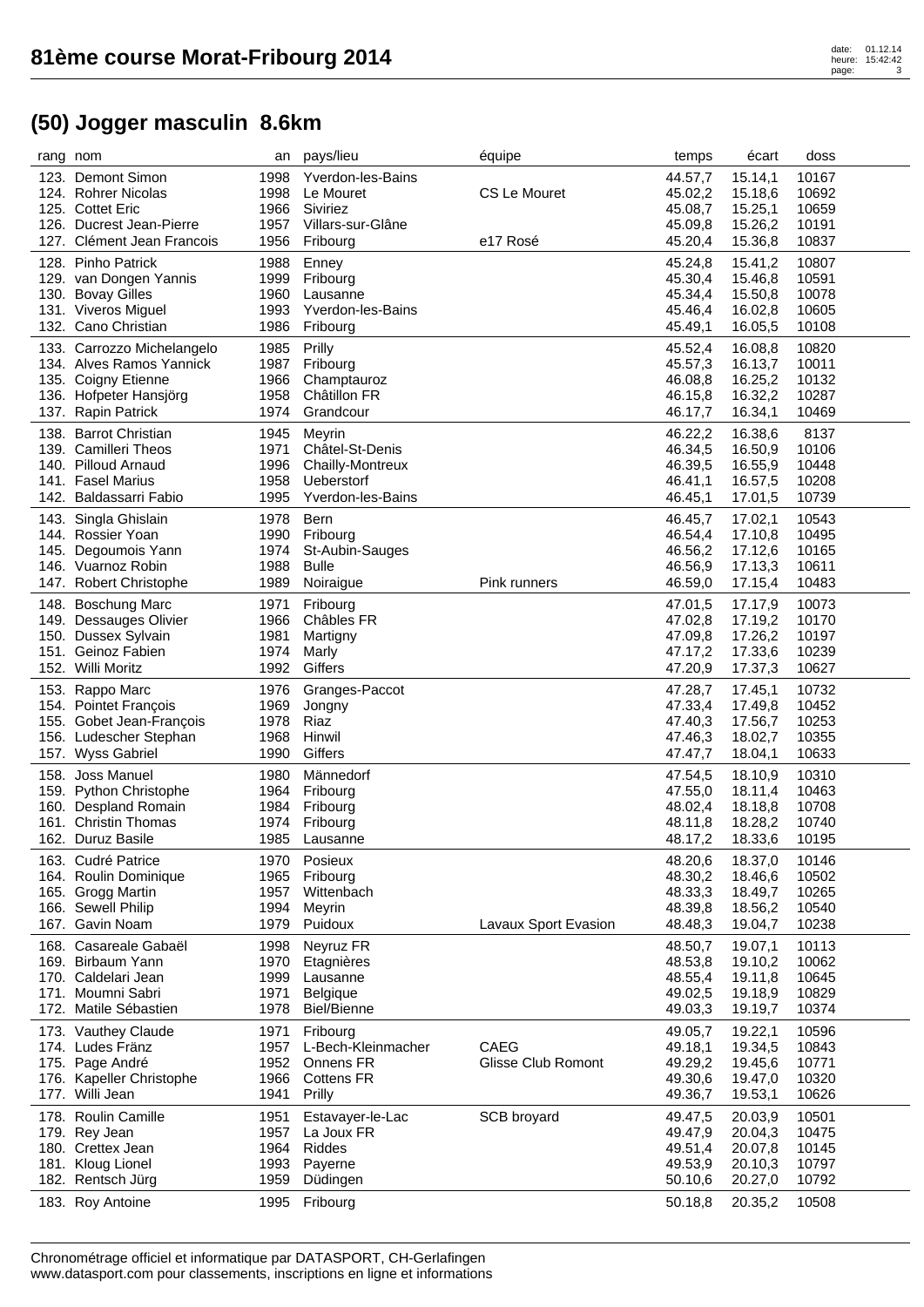|      | rang nom                               | an   | pays/lieu           | équipe                       | temps              | écart   | doss  |
|------|----------------------------------------|------|---------------------|------------------------------|--------------------|---------|-------|
|      | 184. Nestola Stefano                   | 1989 | Fribourg            |                              | 50.26,6            | 20.43,0 | 10422 |
|      | 185. Villarejo Gérard                  | 1973 | Fribourg            |                              | 50.41,6            | 20.58,0 | 10754 |
|      | 186. Müller Patrick                    | 1964 | Remaufens           |                              | 50.41,8            | 20.58,2 | 10852 |
|      | 187. Paganelli Gino                    | 1970 | <b>Cottens FR</b>   |                              | 50.43,5            | 20.59,9 | 10748 |
|      | 188. Grossenbacher Olivier             | 1981 | Neuchâtel           |                              | 50.45,1            | 21.01,5 | 10269 |
|      | 189. Flouck François                   | 1960 | Nyon                |                              | 50.49,3            | 21.05,7 | 10224 |
|      | 190. Gugler Gerhard                    | 1955 | <b>Schmitten FR</b> |                              | 50.54,4            | 21.10,8 | 10272 |
|      | 191. Monnard Joel                      | 1974 | Cossonay            |                              | 50.56,5            | 21.12,9 | 10395 |
|      | 192. Aebi Franz                        | 1951 | Langendorf          |                              | 50.59,6            | 21.16,0 | 10849 |
| 193. | <b>Gisler Christian</b>                | 1964 | Dompierre FR        | Cab                          | 51.03,9            | 21.20,3 | 10826 |
|      |                                        |      |                     |                              |                    |         |       |
|      | 194. Müller Didier                     | 1966 | <b>Blonay</b>       |                              | 51.06,8            | 21.23,2 | 10417 |
|      | 195. Karcher Christoph                 | 1987 | Morges              |                              | 51.07,5            | 21.23,9 | 10321 |
| 196. | <b>Barnes Kevin</b>                    | 1978 | Neuchâtel           |                              | 51.27,6            | 21.44,0 | 10848 |
|      | 197. Scharwath Michael                 | 1993 | Pully               | footing club Lausanne        | 51.28,6            | 21.45,0 | 10520 |
|      | 198. Roche Loic D                      | 1998 | Wallenried          | Ecole primaire 5p Courtepin  | 51.33,1            | 21.49,5 | 10484 |
|      | 199. Lauper Olivier                    | 1991 | Fribourg            |                              | 51.33,3            | 21.49,7 | 10804 |
|      | 200. Locher Thomas                     | 1961 | Trimbach            |                              | 51.56,6            | 22.13,0 | 11807 |
|      | 201. Chappuis Lionel                   | 1997 | Neyruz FR           |                              | 52.00,7            | 22.17,1 | 10834 |
|      | 202. Gerber Denis                      | 1993 | Villars-sur-Glâne   |                              | 52.02,3            | 22.18,7 | 10245 |
| 203. | Neiger Gilbert                         | 1968 | Cormondrèche        |                              | 52.03,6            | 22.20,0 | 10421 |
| 204. | Cornamusaz André                       | 1950 | Payerne             |                              | 52.09,0            | 22.25,4 | 10136 |
|      | 205. Schafer Jean-Luc                  | 1967 | Matran              |                              | 52.11,0            | 22.27,4 | 10518 |
|      | 206. Dorthe Olivier                    | 1971 | Avry-sur-Matran     |                              |                    | 22.30,9 | 10664 |
|      | 207. Dupont Maxime                     | 1992 | Grolley             | <b>ASFT</b>                  | 52.14,5<br>52.17,5 | 22.33,9 | 10193 |
|      | 208. Roggo Jacques                     | 1971 | Courtaman           |                              | 52.23,2            | 22.39,6 | 10487 |
|      |                                        |      |                     |                              |                    |         |       |
|      | 209. Berger Benoît                     | 1976 | Sévaz               |                              | 52.28,1            | 22.44,5 | 10655 |
|      | 210. Repond Adrien                     | 1990 | Grolley             | <b>ASFT</b>                  | 52.33,5            | 22.49,9 | 10473 |
|      | 211. Gallant David                     | 1977 | La Conversion       | My Pilates & Training Studio | 52.36,5            | 22.52,9 | 10234 |
|      | 212. Galbraith Peter                   | 1951 | Grand-Saconnex      |                              | 52.43,0            | 22.59,4 | 10233 |
|      | 213. Rudaz Jean-Louis                  | 1955 | Corpataux-Magnedens |                              | 52.46,4            | 23.02,8 | 10510 |
|      | 214. Valleliian Patrick                | 1972 | Granges-Paccot      |                              | 52.46,5            | 23.02,9 | 10589 |
|      | 215. Wyss Urs                          | 1968 | Lyss                |                              | 52.51,2            | 23.07,6 | 10634 |
|      | 216. Iannunzio Davide                  | 1971 | Pregassona          |                              | 52.56,3            | 23.12,7 | 10294 |
|      | 217. Teyssedre Pierre                  | 1980 | Granges-Paccot      |                              | 52.57,2            | 23.13,6 | 10746 |
|      | 218. Rothermann Kurt                   | 1953 | <b>Tafers</b>       |                              | 53.01,9            | 23.18,3 | 10500 |
|      | 219. Corrminboeuf Gilles               | 1985 | Corminboeuf         |                              | 53.17,4            | 23.33,8 | 10788 |
|      | 220. Henderson David                   | 1946 | Sion                |                              | 53.17,5            | 23.33,9 | 10283 |
|      | 221. Bertelle Christophe               | 1970 | <b>Illarsaz</b>     | T-R-T Monthey                | 53.31,4            | 23.47,8 | 10056 |
|      | 222. Da Costa Jean-Marc                | 1972 | Thônex              |                              | 53.31,8            | 23.48,2 | 10150 |
|      | 223. Ryf Peter                         | 1951 | Murten              | <b>ACM Murten</b>            | 53.33,4            | 23.49,8 | 10825 |
|      |                                        |      |                     |                              |                    |         |       |
|      | 224. Barcellona Bruno                  | 1984 | Genève              |                              | 53.44,4            | 24.00,8 | 10648 |
|      | 225. Pot Thomas                        | 1982 | Prilly              | Les tranquilous              | 54.53,4            | 25.09,8 | 10454 |
|      | 226. Meuwly Gilles                     | 1989 | Villars-sur-Glâne   |                              | 54.55,9            | 25.12,3 | 10678 |
|      | 227. Fasnacht Beat                     | 1950 | Giffers             |                              | 55.04,3            | 25.20,7 | 10213 |
| 228. | Dossard 10772                          | ???? | Suisse              |                              | 55.07,7            | 25.24,1 | 10772 |
|      | 229. Mettraux Thierry                  | 1972 | <b>Cottens FR</b>   |                              | 55.19,6            | 25.36,0 | 10387 |
|      | 230. Delport Niels                     | 1999 | Epalinges           |                              | 55.24,0            | 25.40,4 | 10842 |
| 231. | Diemi Arnold                           | 1955 | Köniz               |                              | 55.28,2            | 25.44,6 | 10174 |
| 232. | Schumacher Christian                   | 1962 | Villars-sur-Glâne   |                              | 55.30,5            | 25.46,9 | 10768 |
| 233. | Lauper Luc                             | 1965 | Neyruz FR           |                              | 55.37,9            | 25.54,3 | 10343 |
|      | 234. Warden Tom C/O Jean-Claude Volery | 1964 | Lausanne            |                              | 55.40,5            | 25.56,9 | 10702 |
|      | 235. Akamba Cyril                      | 1976 | Fribourg            |                              | 55.43,0            | 25.59,4 | 30806 |
|      | 236. Theubet Jean-Gabriel              | 1966 | Porrentruy          |                              | 55.43,4            | 25.59,8 | 10570 |
| 237. | Chavaillaz Jean-Pierre                 | 1959 | Ependes FR          |                              | 55.44,5            | 26.00,9 | 10121 |
| 238. | Urwyler Adrian                         | 1960 | Muntelier           |                              | 55.45,1            | 26.01,5 | 10830 |
|      |                                        |      |                     |                              |                    |         |       |
|      | 239. Theux Nicolas                     | 1969 | Martigny            |                              | 55.47,3            | 26.03,7 | 10573 |
|      | 240. Vuillaume Philippe                | 1982 | Thalwil             |                              | 55.48,8            | 26.05,2 | 10701 |
|      | 241. Mayer Andreas                     | 1985 | Zürich              |                              | 55.50,4            | 26.06,8 | 30810 |
|      | 242. Fasel Blaise                      | 1991 | Fribourg            |                              | 55.52,9            | 26.09,3 | 10206 |
|      | 243. Barth Thierry                     | 1967 | Delémont            |                              | 55.58,2            | 26.14,6 | 10043 |
|      | 244. Freiburghaus Peter                | 1968 | Wünnewil            |                              | 56.15,2            | 26.31,6 | 10228 |
|      |                                        |      |                     |                              |                    |         |       |